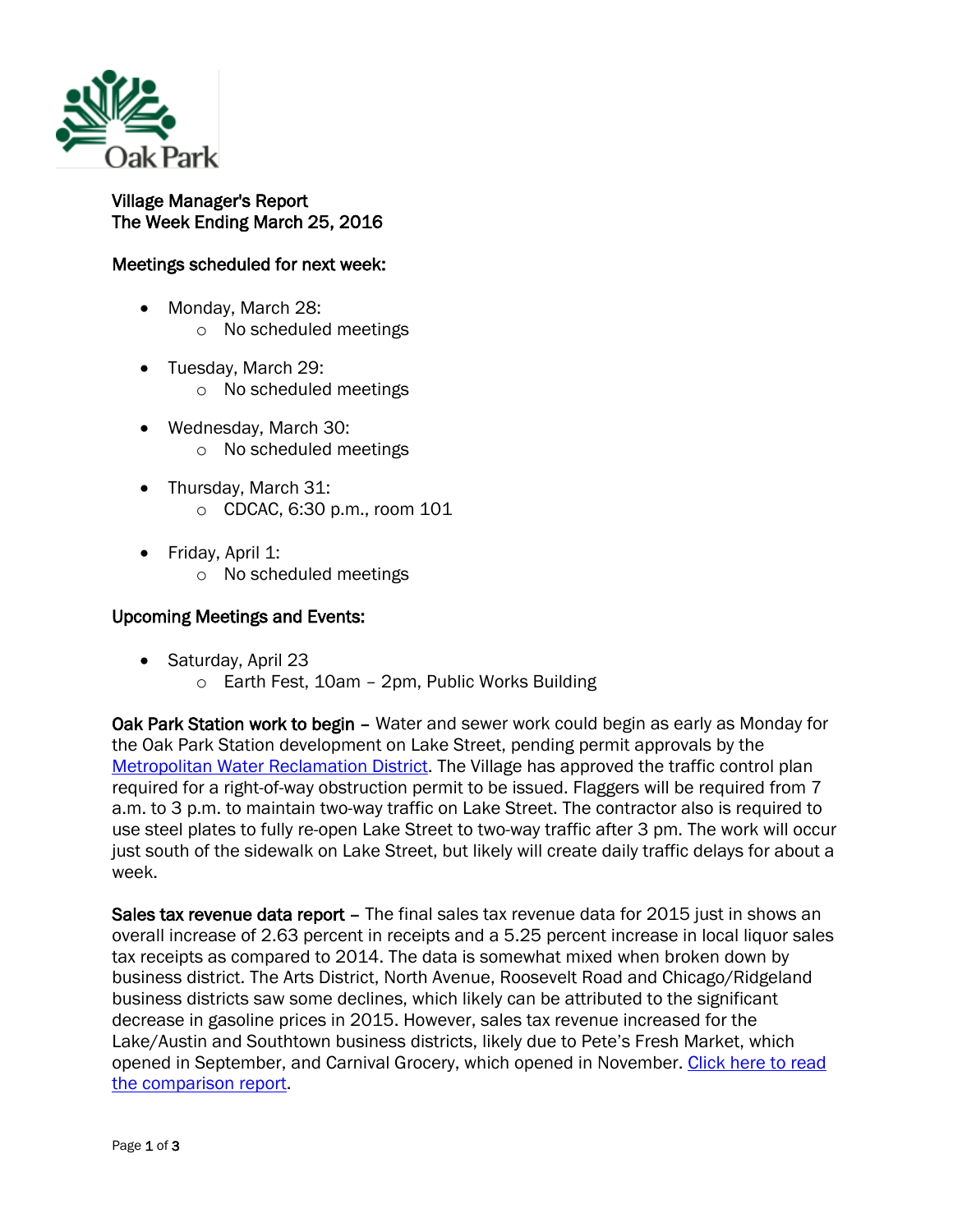Marion Street viaduct reopens – The southbound lane of Marion Street at the North and South boulevards viaduct has been reopened to traffic. ComEd had closed the lane to relocate electrical services from the Westgate Street area of the Oak Park Station development site.

South Boulevard streetscape work set to begin – Underground utility work is set to begin next week on South Boulevard between Marion Street and Harlem Avenue. The work is part of the first phase of a major streetscape project that will extend the look of the Marion Street palette for the South Blvd Streetscape Project, from Harlem Ave to Marion Street westward. This section of South Boulevard will be completely closed to traffic for about a month. The street then will be reopened to east-bound traffic, but remain closed to westbound traffic for an additional month as the project continues.

Public radio focuses on diversity history – Oak Park's historically active approach to diversity continues to interest reporters, as WBEZ-FM's *[Curious City](http://curiouscity.wbez.org/)* program came to the Village to discuss our view of real estate for sale signs. The story wasn't a new one, but one that needs to be retold periodically to remind everyone how the community created a welcoming identity that is still very much a part of our DNA. In addition to interviewing Community Relations Director Cedric Melton, who most often takes the calls when the occasional forsale sign pops up, the reporters talked with Bobbie Raymond who provided detailed context for Oak Park's journey toward policies that nurtured diversity. The nine-minute interview and a transcript of the story are posted online – [click here to read and/or listen.](https://www.wbez.org/shows/curious-city/why-for-sale-signs-are-banned-in-oak-park/5d93f1e7-8540-495c-bbca-6bc7a4430702)

Rec center discussion report – The Park District is reporting that about 100 individuals turned out for Thursday's discussions of a new community recreation center. The two meetings were led by consultants from architectural design firm **Sink-Combs-Dethlefs**, which had held focus groups earlier in the week and had already engaged other taxing bodies in dialogue, including meeting with Village elected officials and senior staff. The [public meeting](http://www.pdop.org/assets/1/7/3_23_2016_Oak_Park_Public_Mtg_FINAL_small.pdf)  [presentation is posted online,](http://www.pdop.org/assets/1/7/3_23_2016_Oak_Park_Public_Mtg_FINAL_small.pdf) along with [a questionnaire](https://www.surveygizmo.com/s3/2669122/Community-Recreation-Center-Feasibility-Study) that will be available through April 5. An open house to learn more about the study is scheduled for 5 to 8 p.m., Wed., April 27, at Cheney Mansion. More information on the feasibility study is posted on the Park District website - [click here to view.](http://www.pdop.org/about/feasibility-study/)

Appeal to filmmakers continues – Two major filming projects were here recently, as Oak Park continues to top the list as a prime location for motion picture and television projects. The Community Relations Department coordinated production logistics of an episode of NBC's popular hit show *[Chicago](http://www.nbc.com/chicago-pd) PD*, and a commercial featuring the New Jersey based Janssen pharmaceutical company. The television production crew and actors were on Division Street at Harlem Avenue, using the gas station on the northeast corner as a backdrop and the former health club on the southeast corner for an inside set. The commercial was filmed in the 400 block of north Humphrey Ave. Community Relations worked with the production companies, the Police and Parking Services department to ensure minimal impact on the neighborhoods. Judging by reports of the number of onlookers during the shoots, community residents were welcoming and enjoyed having a little taste of Hollywood on their blocks. Location scouts continue to express their interest in the Village's classic look and feel, as well as our seamless film-permit process that allows for a customized production experience.